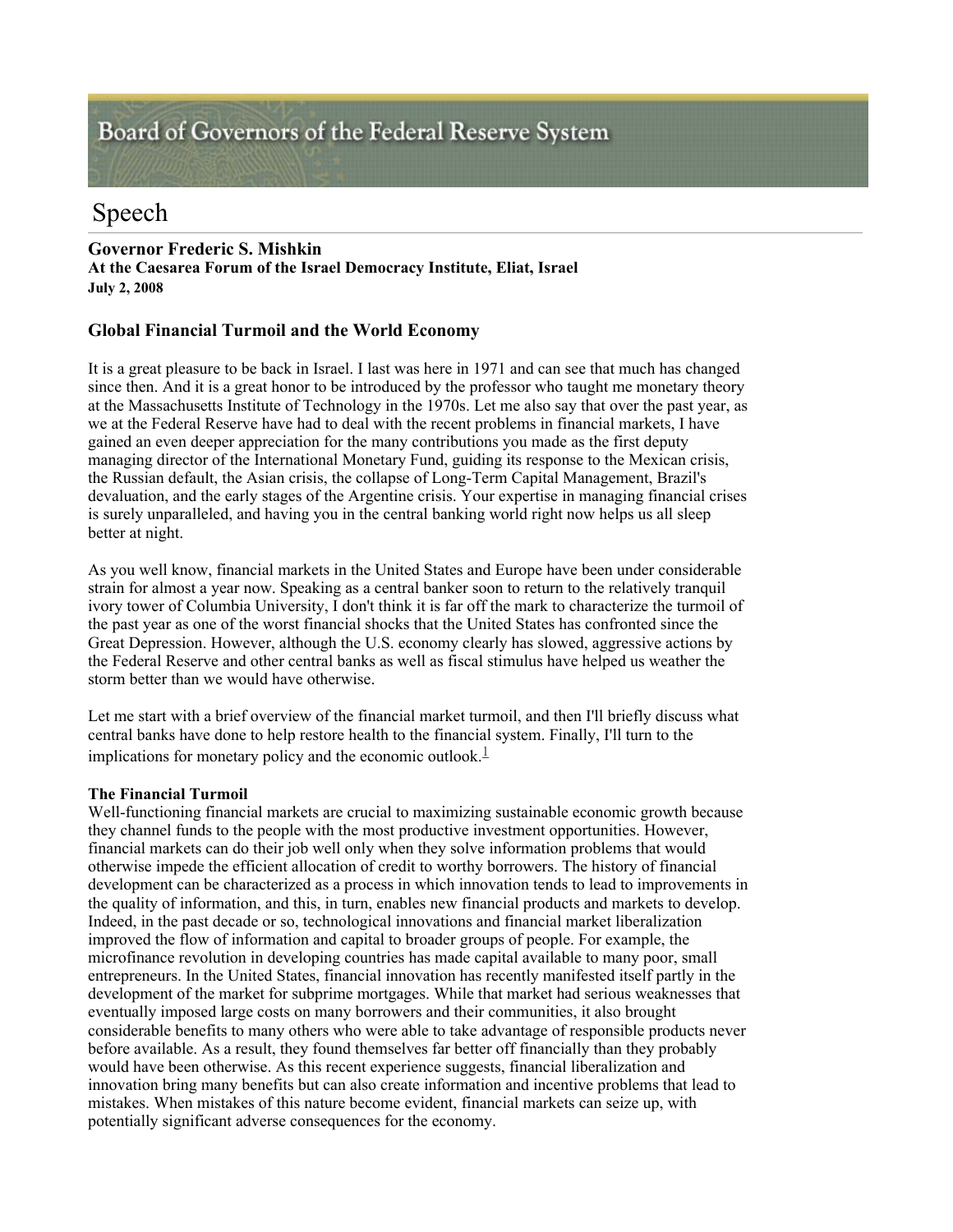Advances in information technology and financial innovations in recent decades encouraged new lending products and faster securitization of debt. This lowered transaction costs and contributed to a "democratization of credit"--that is, the extension of credit to a wider spectrum of possible borrowers than in the past. In the United States, a potential customer with an Internet connection could quickly fill out an online form, and a mortgage broker could rapidly price a loan with the help of credit-scoring technology. The resulting mortgages were bundled together to produce mortgagebacked securities, which could then be sold off to investors. Advances in financial engineering took the securitization process even further by carving mortgage-backed securities into more-complicated structured products, such as collateralized debt obligations (CDOs), or even CDOs of CDOs, with an eye to tailoring the credit risks of various types of assets to risk profiles desired by different kinds of investors. All seemed well as long as the economy--particularly, the housing market--was booming, and credit became more and more available. But when the housing market turned down, substantial problems were exposed.

The subprime crisis exposed problems with the securitization of mortgages. In particular, it became painfully clear how poor the underwriting and credit-risk analysis were for a wide range of products. Some appraisers, brokers, and investment banks were motivated by transaction fees and had little stake in the ultimate performance of the loans they helped to arrange. Many securitized products were complex, and the ownership structure of the underlying assets was opaque. Investors relied heavily on credit ratings instead of conducting due diligence themselves, and credit rating agencies failed to fulfill their raison d'etre. The result has been rising defaults, particularly in the subprime mortgage markets, with losses to both investors and financial institutions.

The ultimate losses from the recent residential mortgage-market meltdown have been estimated by Wall Street analysts at about \$500 billion-less than 3 percent of the outstanding \$22 trillion in U.S. equities.<sup>2</sup> Why did a relatively small amount of losses on subprime mortgage loans lead to such broad-based financial disruption? After all, a 3 percent decline in stock market prices sometimes happens on a daily basis with hardly a ripple in the U.S. economy.

In part, the outsized impact of mortgage losses on broader financial markets probably stems from the fact that they exposed a more extensive set of problems in financial intermediation that were not limited to the original subprime loans. The liquidity shock that hit us in August has been described by one of my colleagues as a global margin call on virtually all leveraged positions.<sup>3</sup> The liquidity shock quickly brought an end to the credit boom that preceded it, as a striking loss of confidence in credit ratings and an accompanying revaluation of risks led investors to pull back from a wide range of securities, especially structured credit products. Along the way, the inadequacies of the business models of many large financial institutions were exposed, and these models are now in the process of significant re-examination and rehabilitation.

As has happened in the past, the long-run benefits of financial innovations were easier to anticipate than the problems. The originate-to-distribute model of securitization, unfortunately, created some severe incentive problems--or agency problems--in which the agent (the originator of the loans) did not have the incentives to act fully in the interest of the principal (the ultimate holder of the loan). Notably, the incentive structures often tied originator revenue to loan volume rather than to the quality of the loans being passed up the chain. These agency problems resulted in lower underwriting standards, giving borrowers with weaker financial positions access to larger loans than they should have had. Investors in mortgage-backed securities apparently ignored the importance of these agency problems and did not adequately understand the risk characteristics of the securities they were holding. The practices in place to align the incentives of the originators, securitizers, and resecuritizers with the underlying risks proved to be woefully inadequate.

In retrospect, it is clear that investors were too reliant on credit ratings: Because many of the securities were rated very highly by the credit rating agencies, investors did not understand the underlying risk and had a false sense of safety. Many structured finance products experienced multiple-tier downgrades, a development that is unheard of for more traditional securities such as corporate bonds. This episode was a jarring wake-up call to investors regarding the risk properties of all structured finance products. The credit ratings agencies' failure to correctly assess these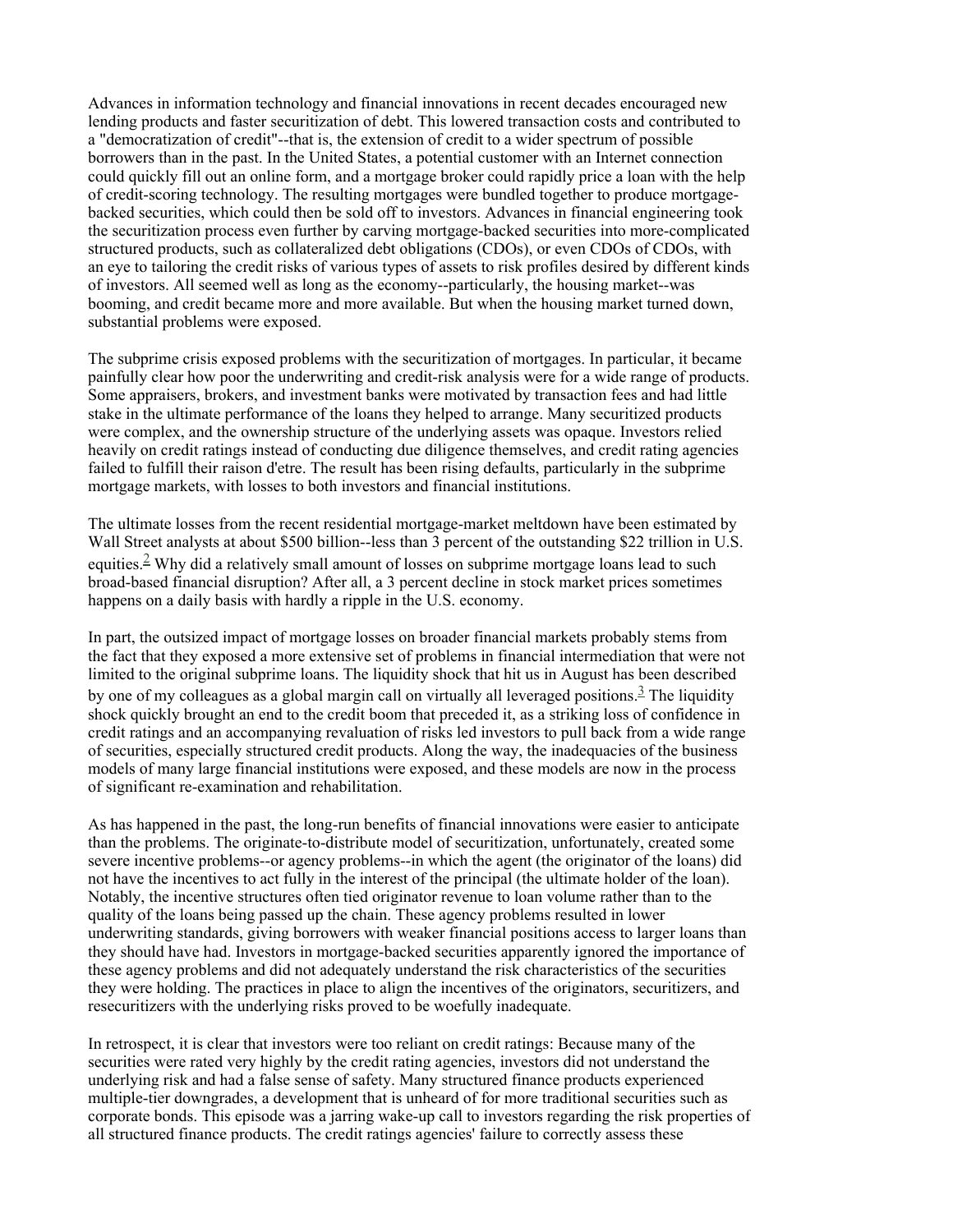underlying risks further undermined investor confidence and worsened market worries about when the next shoe might drop.

When these problems came to light, investors--including leveraged financial institutions--took large losses as the values of mortgage-related assets were marked down in anticipation of higher defaults on the underlying collateral. The market for newly issued subprime and alt-A mortgage-backed securities virtually closed, and the availability of jumbo mortgages dried up. Banks were caught with assets they couldn't securitize, which put further pressure on their capital positions.

#### **Central Bank Actions**

As the liquidity crisis began in August, central banks immediately responded by pumping large amounts of funds into overnight markets. The Federal Reserve conducted several large operations in the federal funds market, and the European Central Bank (ECB) conducted special operations to inject overnight liquidity at the same time, as did the Bank of Japan, the Bank of Canada, and many other central banks. The Federal Open Market Committee also began to ease monetary policy in September as it grew concerned about the impact that the contraction in housing activity and a possible credit crunch could have on economic growth more broadly. These actions quickly brought overnight interest rates down, but financial institutions remained reluctant to lend to each other for any but the very shortest maturities, prompting central banks to take several extraordinary steps to help support longer-term funding markets.

Many central banks increased their longer-maturity lending and expanded the set of assets they accepted as collateral to further help banks that found themselves with suddenly illiquid assets. The ECB, which had regularly auctioned longer-term funds, increased both the size and frequency of those auctions. The Bank of England and the Bank of Canada conducted similar term funding operations in their own currencies. The Federal Reserve announced the creation of the Term Auction Facility (TAF) to provide secured term funding to eligible depository institutions, and it also established swap lines with the ECB and the Swiss National Bank, which provided dollar funds that those central banks could lend in their jurisdictions.

As market conditions once again worsened in March and investors pulled back from lending against all but the safest assets, the Federal Reserve established the Term Securities Lending Facility, which allows primary dealers to swap a range of less-liquid assets for Treasury securities in the Federal Reserve's portfolio for terms of about one month. $\frac{4}{3}$  The Bank of England introduced a similar type of facility in April as the U.K. mortgage market showed increasing signs of stress, unveiling a plan to swap securities backed by mortgages for government bonds for a period of up to three years.

Finally, when the liquidity position of Bear Stearns deteriorated rapidly in mid-March, the Federal Reserve, in close consultation with the Treasury Department, judged that it was appropriate to use its emergency authority to provide secured funding to Bear Stearns through JPMorgan Chase. To address liquidity at other primary dealers, the Federal Reserve again used its emergency lending authority to create the Primary Dealer Credit Facility (PDCF), which provides a backstop source of liquidity to primary dealers similar to that available to depository institutions through the discount window. Borrowing from the PDCF to date has been fairly substantial. Weekly-average borrowing levels peaked at about \$37 billion in late March but have subsequently declined.

In sum, the Federal Reserve and other major central banks have taken aggressive actions that have helped us through some uncharted territory. Well-functioning, liquid financial markets are essential to economic prosperity. Had the Federal Reserve and other central banks not stepped in and acted with appropriate vigor to provide liquidity, the consequences for the real economy very likely would have been quite severe. Public liquidity, however, is only an imperfect substitute for private liquidity. Although it is critical that the Federal Reserve acts as a lender of last resort when financial stability is threatened, the efficient allocation of capital is best promoted by competitive financial markets and institutions. However, the flow of credit has been impeded by the developments I outlined previously. Financial markets and institutions will be able to resume their proper roles in allocating capital and supporting economic growth only when confidence in them recovers. And it is clear that financial institutions have some way to go toward reforming business models and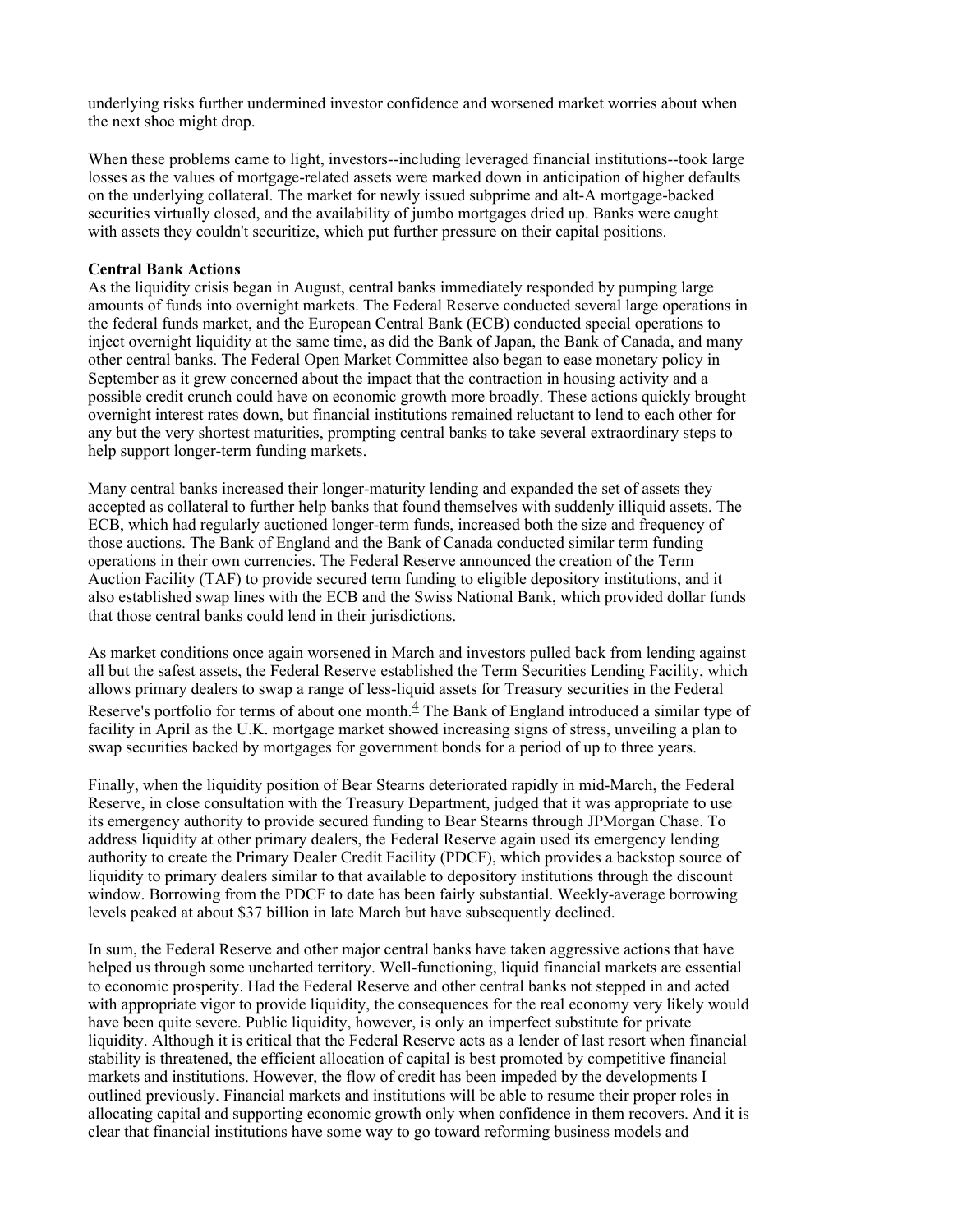practices. Large financial institutions in the United States and Europe have reported credit losses and asset write-downs amounting to more than \$375 billion and have been working to repair their balance sheets by raising new capital from a wide range of sources. This process will take time, but at least we can see some progress.

This discussion brings us up to the present moment. The period of extreme stress seems to have abated, and financial markets are showing some tentative signs of revival. Reflecting pressures in short-term bank funding markets, London interbank offered rates over comparable-maturity overnight index swap rates rose to near record highs in March and April; although these spreads remain high by historical standards, they have narrowed somewhat over the past two months, one indication that conditions may be improving. Spreads between yields on corporate bonds and yields on Treasury securities have also narrowed since March, as have spreads on credit default swaps for nonfinancial firms across a wide range of industries. However, significant strains persist. Banks are tightening their lending standards, and conditions could worsen again should the economic outlook deteriorate further.

## **The Economic Outlook**

Let me now turn to a brief discussion of the current economic outlook and how the financial turmoil we have recently been experiencing has affected it. Unfortunately, just as the problems in financial markets have begun to abate, commodity prices have reached new heights, which clearly could take a toll on the U.S. economy as well as on the economies of our major trading partners.

U.S. inflation has risen recently, largely because of these sharp increases in global commodity prices. However, thus far, the high costs of energy and other primary commodities have not led to much increase in core inflation, partly because of slackening domestic demand, and there is little evidence that these costs are feeding a wage-price spiral. Nevertheless, the latest spike up in energy and food prices has raised the upside risk to inflation and inflation expectations, which we are closely monitoring and seeking to contain.

In the United States, weakness in the housing market, which has been exacerbated by the financial turmoil, has been a substantial drag on the growth of real gross domestic product (GDP) since early 2006. Declines in real residential investment subtracted about 1 percentage point from the pace of GDP growth last year, and the demand for homes has remained weak so far this year. Residential construction continues to contract, and the overhang of unsold new homes remains quite large relative to sales, although it has not risen too much further in recent months. Different measures tell somewhat different stories, but it seems clear that U.S. home prices began decelerating a while back and have been posting outright declines in recent quarters. Mortgage defaults and foreclosures are at record highs and delinquency rates are at their highest level in 29 years, which could keep downward pressure on prices for some time to come.

An adverse feedback loop has emerged in the housing sector, as severe difficulties in the mortgage markets have significantly limited the availability of mortgage finance for many borrowers. The lack of mortgage credit, in turn, appears to have further driven down home sales and contributed to the decline in house prices. However, some of the slowdown in mortgage lending has been warranted. There is a distinction to be made between a normalization of credit conditions from the very easy conditions that prevailed through mid-2007 (which is a good thing from a medium-term perspective) and a full-blown credit crunch in which many clearly qualified borrowers are not provided access to credit. Notably, these sorts of results are also seen in Europe. Surveys by both the ECB and the Bank of England have indicated that banks are tightening lending standards, although credit is still flowing to at least some firms and households.

Recent data suggest that the U.S. economy has proved more resilient than some had anticipated. Although the labor market has softened and consumer sentiment has declined sharply since last fall, consumer spending has thus far held up better than expected. The economy should be supported by monetary and fiscal stimulus, a reduced drag from residential construction, further progress in the repair of financial and credit markets, and still-solid demand from abroad. However, the economy faces challenges. With housing construction continuing to decline and energy prices continuing to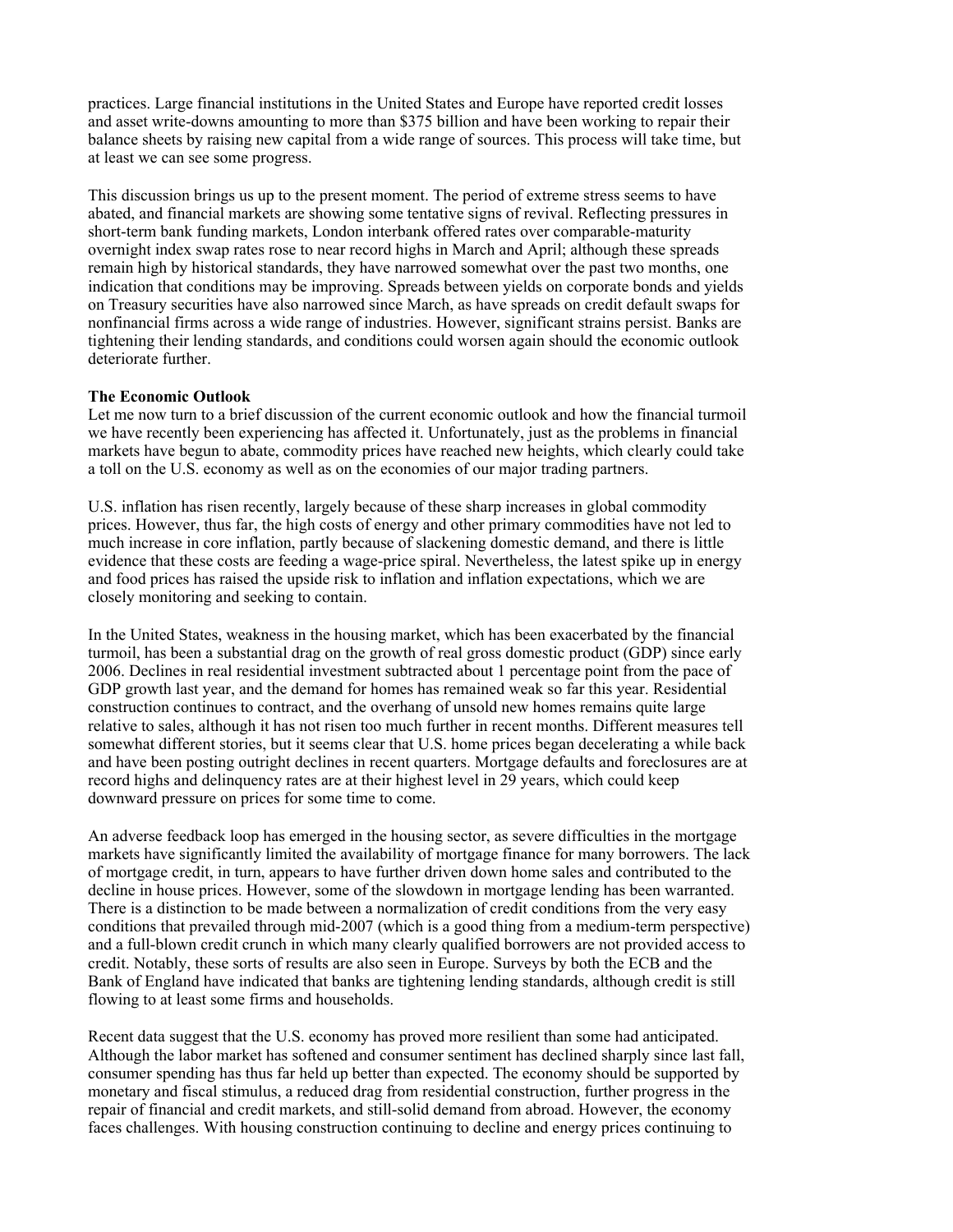rise, risks to growth still appear, to my eye, to be to the downside. Households face significant headwinds, including falling house prices, tighter credit, a softer job market, and higher energy prices. Businesses are also facing challenges, including rapidly escalating costs of raw materials and weaker domestic demand, although the strength of foreign demand for U.S. goods and services has offset the slowing of domestic sales to some extent. All that said, we seem to have avoided some of the worst possible outcomes so far.

The economy has been quite resilient to the adverse shock from the recent financial turmoil, but the analysis of its sources I outlined earlier suggests that it will take a substantial amount of time to complete the cleanup of the financial mess and to get the financial system fully back on its feet. Although some of the most complex structured-finance products may be gone for good, securitization will only recover fully when new business models solve the agency problems that were inadequately dealt with in recent years. Development of these business models by lenders, dealers, regulators, and the credit rating agencies will take time. Furthermore, in my view, financial institutions, particularly banks, will probably play a crucial role in this process. They have the ability to originate loans and make sure that there are incentives for accurate credit assessment of the underlying risks. To restore the public's faith, they need to show that sufficient mechanisms are in place to reasonably assure investors that financial institutions have the incentives to issue good credits. Only when they have rebuilt the confidence that investors previously had in them will banks be able to distribute securities backed by these loans.

There is a catch in all of this, however. Financial institutions cannot expand their activities in these markets without having the capital to do so. Unfortunately, the losses they have experienced recently have put pressure on their capital positions, and, although they are now actively raising capital, getting sufficient capital to fully take advantage of this new business will take some time.

The resulting slow recovery of financial markets that I think is likely suggests that the U.S. economy will be subject to substantial headwinds for some time. Indeed, the situation may be comparable to what happened in the early 1990s when the weakened condition of the banking industry in the United States led to a relatively slow recovery in economic activity. Thus, growth could continue to be quite weak, though I would hope it would pick up next year.

As I've already mentioned, the impacts of the events I've been discussing have not been limited to the United States. Although European growth has held up well so far, it now appears to be slowing, in part because the financial strains and rising commodity prices have weighed on consumer and business confidence and have weakened spending, but also as Europe's housing markets cool, especially in the United Kingdom, Ireland, and Spain. The headwinds from the financial turmoil I have described may affect them as well. In addition, monetary policy in Europe has eased considerably less as inflation has continued to rise above central banks' targets, largely driven by continued sharp increases in commodity prices.

One important factor behind developments in recent years has been the rapid growth in emerging market economies such as China. On the one hand, rapid growth in Asia has stimulated strong increases in import demand, cushioning the slowdowns in the United States, Europe and Japan, but on the other hand, the rapid growth in demand has pushed up prices for commodities that are in short supply. Thus, inflation rates in many emerging economies have risen sharply. The central banks in most parts of the world are at a crucial juncture: We must all be vigilant to keep inflation expectations anchored and inflation low.

#### **Conclusion**

The recent financial turmoil has brought the Federal Reserve into uncharted waters. We found it necessary to build some lifeboats, but we seem to have steered clear of the worst weather. The measures taken by the Federal Reserve and other central banks seem to have helped keep the economy afloat, but this episode of financial distress has raised important questions about the structure of financial regulation and the appropriate role of the lender of last resort. We expect to strengthen the financial system with an array of regulatory changes, which includes strengthening of capital and liquidity rules, more disclosure requirements, closer supervision of the measurement and